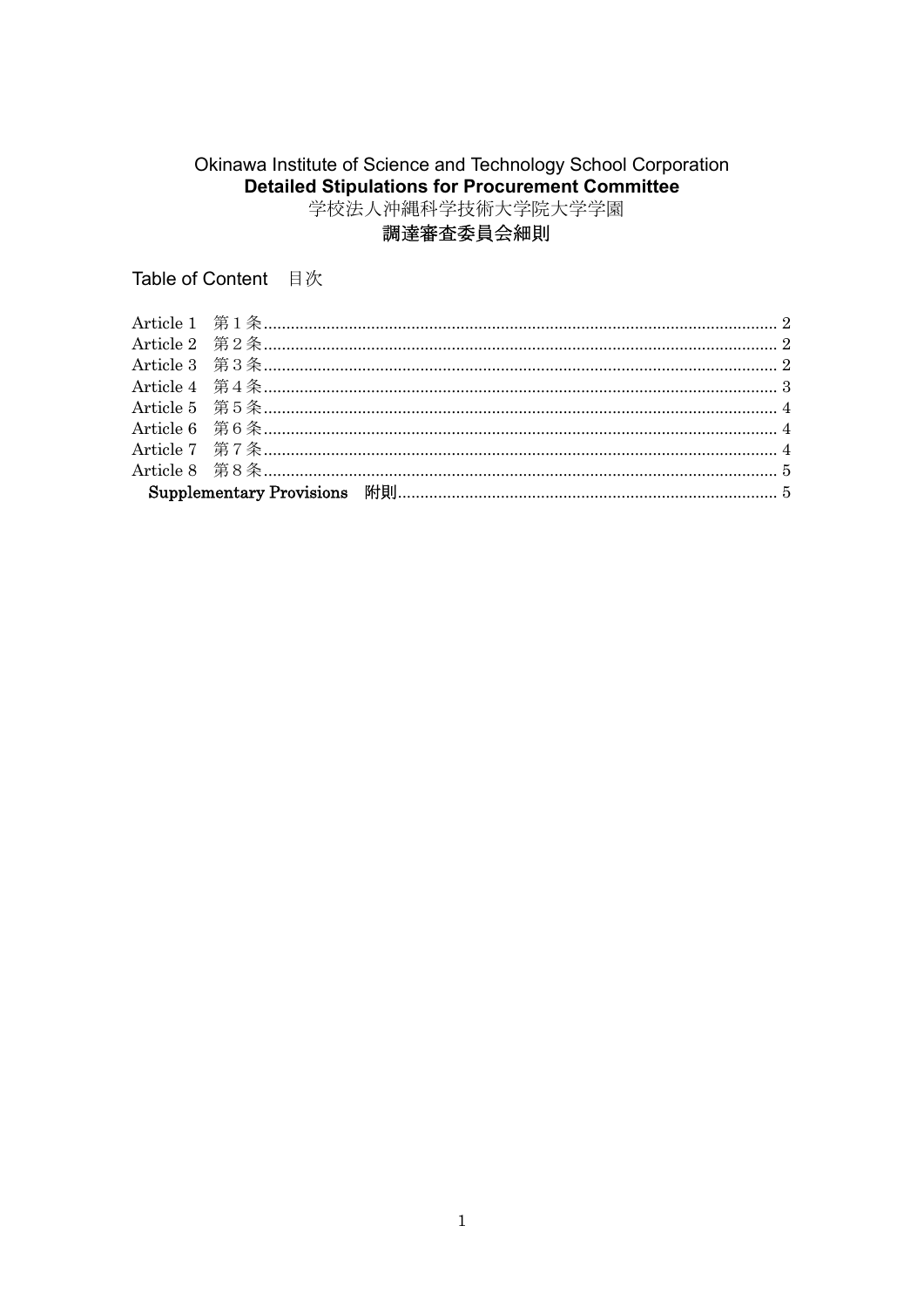## Okinawa Institute of Science and Technology School Corporation **Detailed Stipulations for Procurement Committee** 学校法人沖縄科学技術大学院大学学園

#### 調達審査委員会細則

(Purpose 目的)

## **Article 1** 第1条

The purpose of these Detailed Stipulations is to specify items regarding the Procurement Committee (hereafter referred to as the "Committee") that will be convened whenever persons in charge of contract related operations (hereafter referred to as "Contract Clerk") request examinations regarding the affairs concerning contracts being concluded by the Okinawa Institute of Science and Technology School Corporation (hereafter referred to as the "Corporation").

この細則は、学校法人沖縄科学技術大学院大学学園(以下「学園」という。)が 締結する契約に関して、契約事務を行う者(以下「契約担当者」という。)が、 その事務の取扱について審査要求を行った場合に開催する調達審査委員会(以 下「委員会」という。)について定める。

## (Committee Establishment 委員会の設置)

## **Article 2** 第2条

- 1. The Corporation shall establish the Committee to examine the contract affairs specified in Article 4 of these Detailed Stipulations. 学園は、本細則第4条に規定する契約事務について審査するため、委員会を 設置する。
- 2. The Vice President for Financial Management shall convene the Committee whenever receiving requests from the Contract Clerk to examine the contract affairs specified in Article 4 of these Detailed Stipulations. 副学長(財務担当)は、契約担当者から本細則第4条に規定する契約事務に ついて審査要求があった場合においては、その都度、委員会を開催する。

## (Committee Composition 委員会の構成)

## **Article 3** 第3条

1. The Committee shall comprise the Committee Chairperson and a number of the Committee Members.

委員会は、委員長及び委員若干名をもって構成する。

2. The Vice President for Financial Management shall serve as the Committee Chairperson.

委員長は、副学長(財務担当)をもって充てる。

- 3. When the Committee Chairperson is traveling on business or otherwise absent, a Committee Member appointed by the Committee Chairperson beforehand shall carry out the Chairperson's duties in his or her place. 委員長が出張等のため不在のときは、委員長があらかじめ指名する委員がそ の職務を代理する。
- 4. Committee Members shall include the following individuals.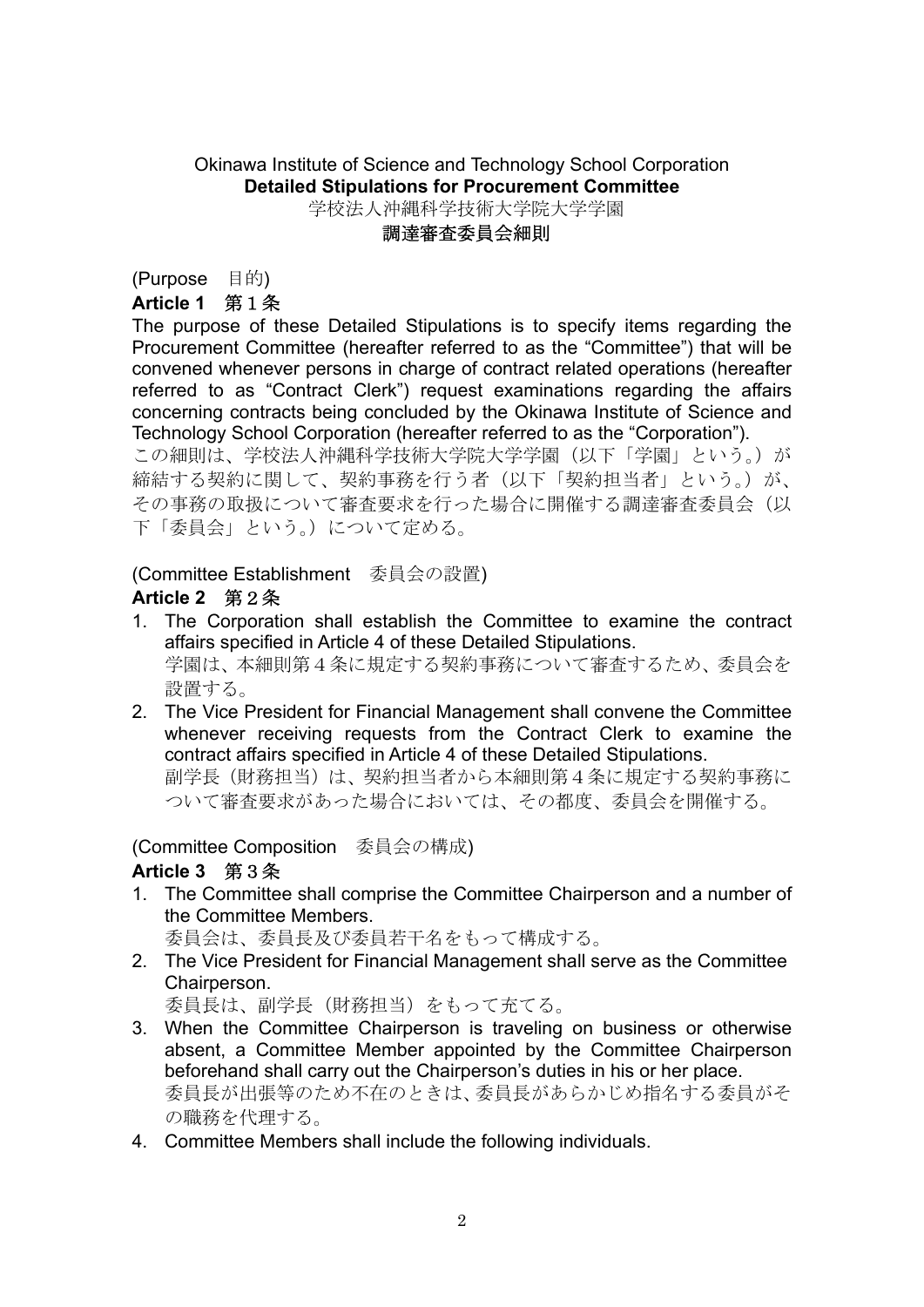委員は、次の各号に掲げる者とする。

- (1) Associate Vice President (Office of the Secretary General) 准副学長(事務局長オフィス)
- (2) A representative of the unit or section requesting the contract (Head of the section or Faculty, etc.) 当該契約を要請する部署の代表者(部署長、教員等)
- (3) Procurement and Supplies Section Manager 調達セクションマネジャー
- (4) Budget Section Manager 予算セクションマネジャー
- (5) Rules and Compliance Section Manager 法令・コンプライアンスセクションマネジャー
- (6) Other persons appointed by the Committee Chairperson as may be necessary

その他必要に応じて委員長が指名する者

(Scope of Works 事務の範囲)

## **Article 4** 第4条

The Committee shall examine the following items concerning contracts being concluded by the Corporation.

委員会は、学園の締結する契約に関する次の事項を審査する。

- (1) The feasibility of contract from the lowest bidder based on the investigations as specified in Article 13, Paragraph 4 of the Corporation's Contract Management Stipulations 学園契約事務取扱規則第13条第4項に規定する最低価格の入札者の調 査に基づく実施可能性の可否
- (2) The suitability of applying the overall evaluation method or proposal competition specified in Article 4, Paragraph 2 of the Corporation's Contract Management Stipulations 学園契約事務取扱規則第4条第2項に規定する総合評価落札方式又は企 画競争の適否
- (3) The suitability of applying non-competitive vendor selection specified in 28.3.3.6 of the Corporation's Policies, Rules and Procedures Chapter 28 "Procurement"

沖縄科学技術大学院大学基本方針・ルール・手続き第28章「調達」 28.3.3.6 に規定する競争によらない取引先選定の可否

(4) The necessity of member(s) from among those outside the Corporation specified in Article 3, Paragraph 2, Item 2 of the Detailed Stipulations for Committees related to Procurement for Building Construction and Facility Management and Article 8, Paragraph 2, Item 2 of the Guideline for Overall Evaluation Method.

施設整備の調達に関する委員会の細則第 3 条第 2 項第 2 号及び総合評価 落札方式実施要領第 8 条第 2 項第 2 号に規定する外部委員の要否

(5) Other items regarding the concerned contract for which the Contract Clerk has requested examinations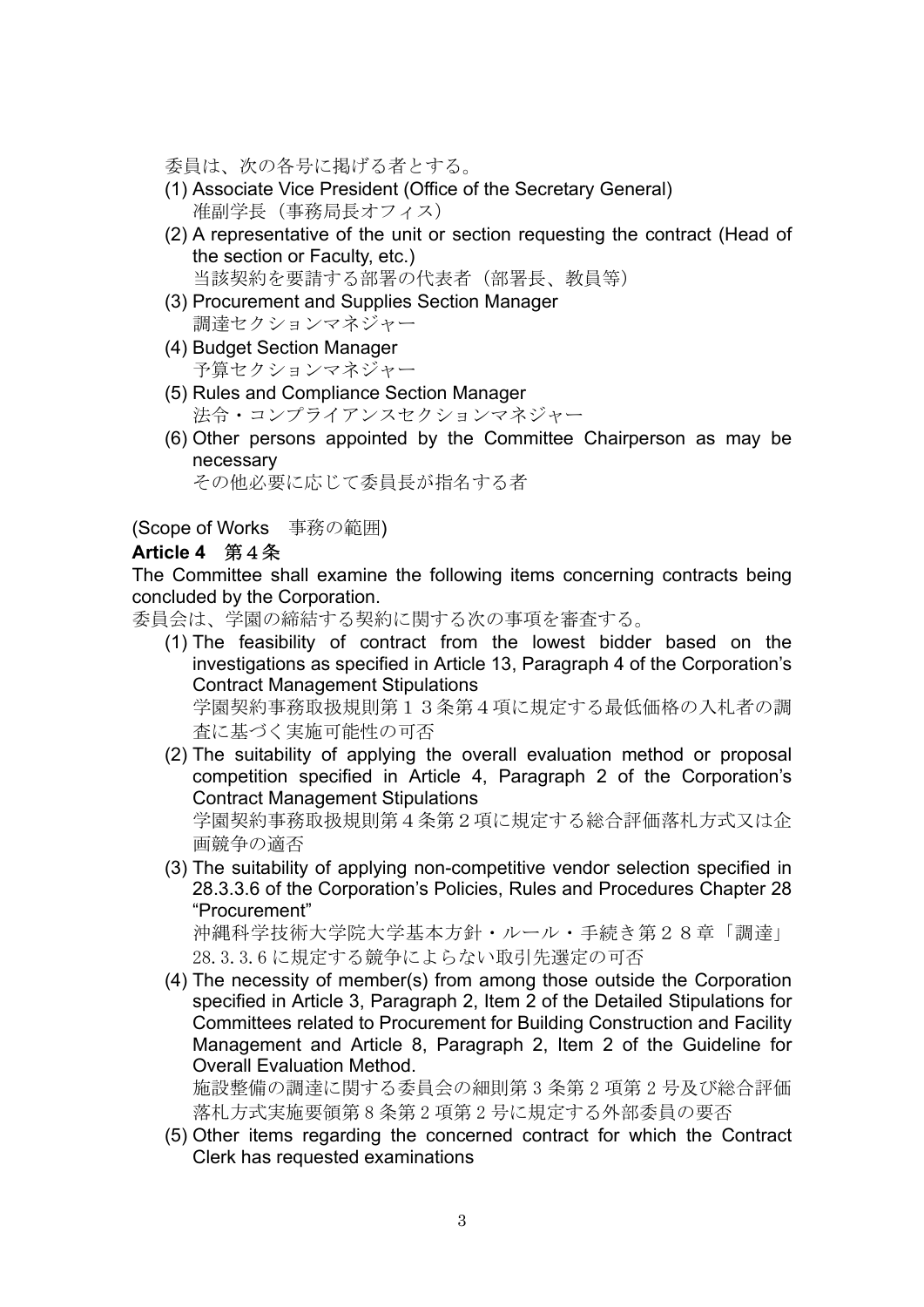その他契約担当者から審査要求のあった当該契約等に関する事項

## (Committee Duties 委員会の任務)

# **Article 5** 第5条

The Committee shall conduct examinations on the required examination items, report on their suitability to the Head of the section or Faculty requesting the contract with the opinions specified in Article 6 of these Detailed Stipulations (including the contents when there are differences of opinion within the Committee), and submit a written notification to the Contract Clerk.

委員会は、審査要求事項について審査し、その適否について本細則第6条によ る意見を添えて(意見が一致しないものについては、その内容を含む。)、当該 契約を希望する部署の長に報告するとともに、契約担当者に書面をもって通知 するものとする。

## (Committee Administration 委員会の運営)

## **Article 6** 第6条

- 1. The Committee Chairperson shall preside over the Committee. 委員長は、委員会を主宰する。
- 2. The Committee may ask the Head of the section or Faculty requesting the concerned contract and other concerned parties to attend the Committee's meetings and provide explanations regarding the contents of the examination item.

委員会には、当該契約を希望する部署(セクション、研究ユニット等)の長、 その他関係者を出席させ、審議事項の内容について説明を求めることができ る。

- 3. Committee's meetings cannot be held or resolutions passed without at least one-half of the Committee Members in attendance. 委員会は、構成委員の2分の1以上が出席しなければ会議を開き、議決する ことができない。
- 4. Committee resolutions shall be determined by a majority vote of the Committee Members in attendance, with tie votes determined by the Committee Chairperson.

委員会の議事は、出席委員の過半数で決し、可否同数のときは委員長の決す るところによる。

(Secretariat 事務局)

## **Article 7** 第7条

The Committee's secretariat shall be conducted by the Procurement and Supplies Section, which shall implement clerical works regarding the Committee's administration, prepare and retain the minutes of the Committee's meetings, and conduct other necessary clerical works for the Committee.

委員会の事務局は調達セクションとし、委員会の運営に関する事務及び議事録 の作成保管その他必要な事務を行う。